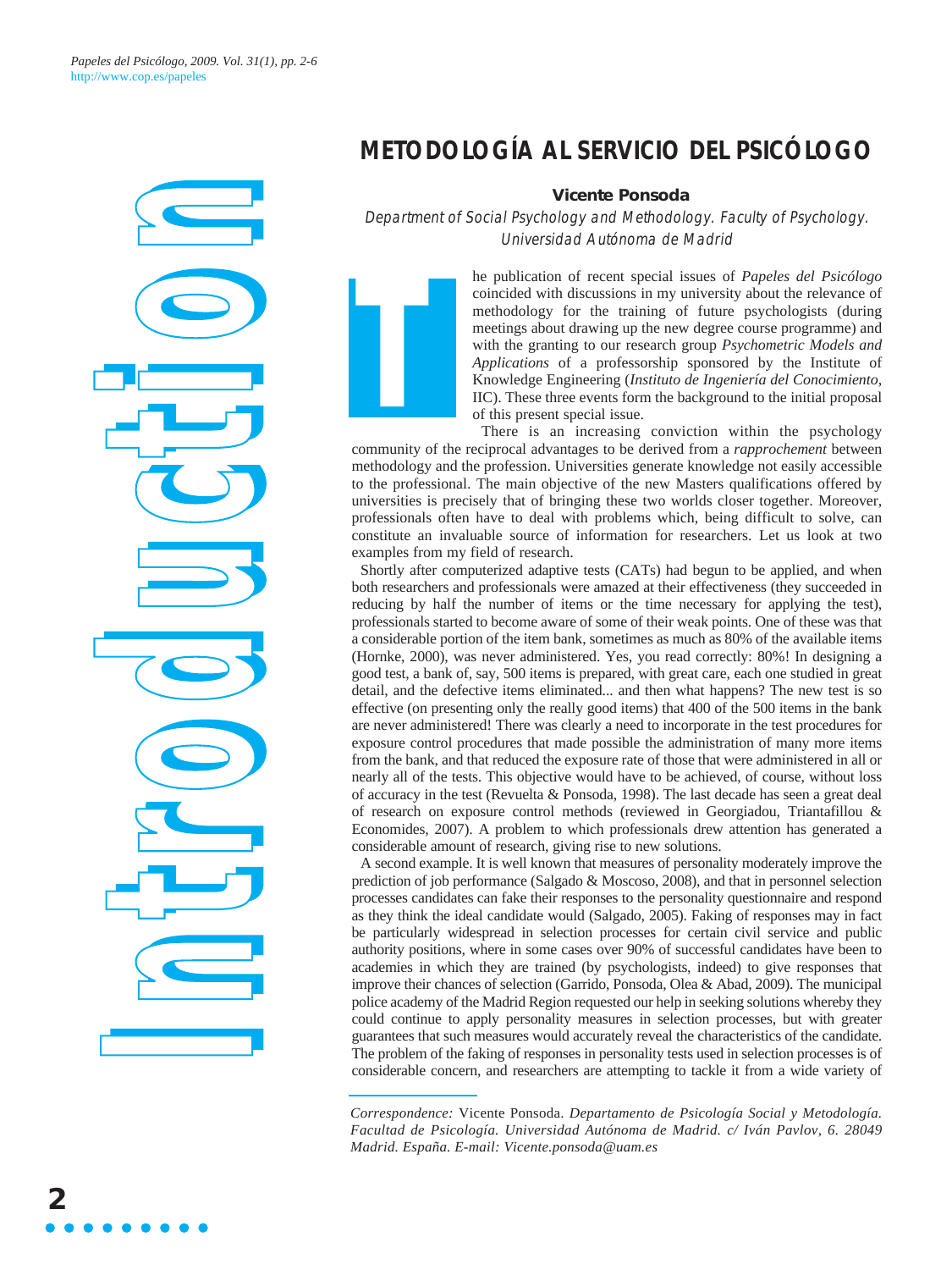

approaches (see Salgado, 2005). A recent strategy involves obtaining a measure of candidates' levels in personality traits after eliminating the contamination potentially introduced by Social Desirability, using factorial models (Ferrando & Anguiano-Carrasco, 2009) or IRT (Item-Response Theory) models of ipsative measures<sup>1</sup> (Leenen, Ponsoda & Romero, 2009). Once again, a problem detected by and of concern to professionals (the faking of responses to personality tests) has generated research, and continues to do so.

In the cases of these two examples, collaboration between the methodologist and the psychologist is seen as natural, even inevitable; however, despite the fact that there has always been concern within the methodological community to link up with the psychological world, there is often a certain sensation of despondency. Borsboom (2006) seeks to explain why advances in methodology – even the most interesting ones – do not more easily reach non-methodologist research psychologists. In an interesting and provocative article entitled "The attack of the psychometricians", this author proposes various explanations: a) theoretical (such as ignorance of tests theories other than the Classical Theory), b) pragmatic (such as the scarce quantitative training of psychology students) and c) substantive (such as the dearth of psychological theories that are sufficiently precise to be able to be expressed via formal models). As regards the strategies to follow in order to remedy this lack of communication, Borsboom proposes writing good books on methodology, developing computer programs that facilitate the application of the latest methodological developments, and participating actively with psychologists in substantive study, rather than being solely responsible for design and analysis of results. The present special issue sets out to contribute to the task of building a bridge between methodology and psychology, putting psychologists in closer contact with methodological content that can prove useful to them.

On reviewing previous special sections and issues of *Papeles del Psicólogo* it occurred to me how appropriate it would be to do something similar in methodology. When clinical psychologists, for example, or organizational psychologists read what is published today on treatments for depression or on the best predictors of job performance, they come across techniques, concepts and methodologies that will be dealt with in the articles in this special issue. We methodologists have produced special sections and issues on advances in our fields of research, aimed principally at our fellow methodologists and published in "our" journals, such as *Methodology, Metodología de las ciencias del comportamiento [Methodology of the behaviour sciences]*, *Psicologica*, *Psicothema*, and so on, but not, to the best of my knowledge, in non-methodological journals. In particular, none of the special sections in *Papeles del Psicólogo* has been devoted to methodology, though works on methodology have indeed been published, the majority of them on tests. In fact, most of them have been written by authors appearing in the present issue. Moreover, *Papeles del* *Psicólogo* is the ideal vehicle for such a project, given its large readership, the fact that it is published in both Spanish and English, and its free-access status.

A second factor behind the idea of launching this special issue were the discussions held in many universities in 2008 about the role of methodology in the training of psychologists – a topic always raised when degree course programmes are being redesigned. The very arguments we presented to our colleagues about the importance of future psychologists having some basic knowledge of modern methodological tools should lead us to apply the same approach with working psychologists, who quite probably did not study such aspects during their own training. And a third motive for producing this section is the professorship sponsored by the IIC-UAM2. One of its objectives is precisely that of familiarizing psychology professionals with methodological developments that should be of interest to them, through seminars and other activities. One of these could be, in our view, the present special issue.

Convinced that it made sense to try, my first step was to propose the idea to the Editor-in-Chief of *Papeles del Psicólogo*, Professor Serafín Lemos. His response to the proposal was extremely positive. I should like to thank him publicly not only for his response, but also for his cooperation and support throughout the entire process. The next step was to see whether my colleagues would agree to participate.

As far as the choice of content was concerned, my idea was to include a set of topics that were novel and relatively unknown to professionals, and which could be of use to them. The topics finally proposed were multidimensional scaling, test bias, computerized adaptive tests, confirmatory factor analysis, structural models, meta-analysis, current thinking on the validation of test scores, new tests theories, performance assessment tests, observational methodology and qualitative methodologies. Due to lack of space, some other topics, just as interesting, had to be excluded, such as multilevel analysis, test adaptation, specific designs and methodologies for applied research, or programme assessment. As regards style, the articles are aimed at psychology professionals, so that there was a need to avoid an unnecessary technical approach that could make them more difficult to understand. I am conscious of the efforts made by the authors to present complicated techniques and concepts in a rigorous manner but in accessible language.

Having chosen the topics, I turned to the potential authors – all of them consummate experts in the topics dealt with in their articles. Spanish psychology has made great strides in the last couple of decades; something similar has occurred in methodology. When most of the authors included here began publishing, there were scarcely any contributions from Spanish methodologists in international journals. Today, thankfully, that is not the case. As can be seen in the references, all have had their research recognized internationally in their respective fields. I am deeply grateful to all of them for having agreed to participate and for the enthusiasm and interest they have shown.

<sup>&</sup>lt;sup>1</sup> One of the objectives of the project from the Spanish Ministry of Science and Technology Psi2008-01685/Psic "The psychometric study of ipsative measures" (*Estudio psicométrico de las medidas ipsativas*) is to obtain such models. Several articles in this special issue deal with the factorial and IRT models mentioned and ipsative measures.

<sup>1</sup> http://www.iic.uam.es/CatedraMYAP/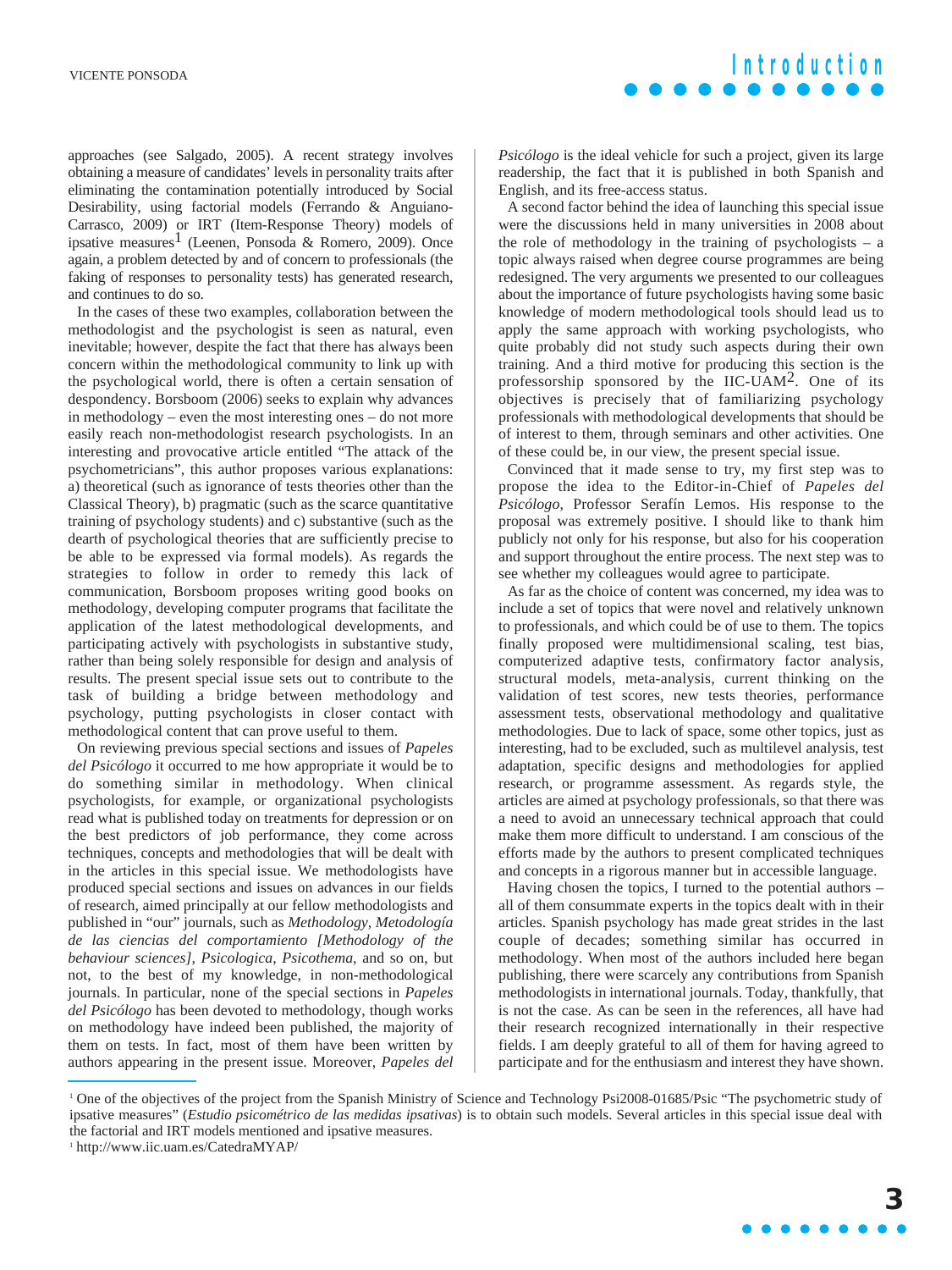## **Introduction**

### **CONTENT**

Originally, this special issue contained eleven articles. Five have to do with what we have called theories of tests, four with data analysis and two with specific methodologies. Whilst we were preparing the articles, the analysis of responses to a survey on the use of tests was completed. The resulting article, despite not being one of those previously selected, and even though its format is unlike that of the others, was deemed worthy of inclusion in view of its content and interest. Hence, the final number of articles is twelve.

The article by Sánchez-Meca and Botella is a good example of the tone of this special issue. Psychology professionals, in going about their daily business, have to make diagnoses, apply treatments, decide which variables to assess in a candidate, and so on. In such situations it is not easy to know which is the best test to apply, the most appropriate treatment, the right variables, etc. Emerging in response to these needs is Evidence-Based Psychology, which sets out to help the professional make decisions based on what research has revealed in relation to the issue in question. It is essential, then, to apply procedures which draw in an appropriate way on research results. The work by Sánchez-Meca and Botella shows the bases of one such approach: meta-analysis or a set of techniques that make it possible to summarize, for example, the evidence accumulated from different studies on the efficacy of a particular treatment. The article sets out the steps involved in meta-analyses and uses an example to show how they work.

Factor analysis is a multivariate technique for the reduction of dimensionality. It has been applied in many fields; indeed, in some, such as that of personality and aptitudes, its involvement has exceeded that of a mere analytical instrument, to the extent that research refers to factor-based theories of personality and intelligence. The technique takes in the responses of a group of persons in relation to a broad set of initial variables (items, tasks, tests, etc.) and returns a small number of factors, dimensions or latent variables (together with their significance) that account for the relations observed between the initial variables. A distinction is made between exploratory and confirmatory factor analysis. The article by Ferrando and Anguiano-Carrasco presents a detailed description of both, which will be informative not only for those with scarce knowledge of these techniques. The authors make some recommendations about controversial issues and discuss the many possibilities of the FACTOR computer program, which they themselves have developed and distribute freely (Lorenzo-Seva & Ferrando, 2005).

Structural equations models are being applied with increasing frequency, in a wide variety of fields, and are not particularly well-known to many professionals. Confirmatory factor analysis is a particular case of such models. They are often used to determine the relationship between two or more latent variables, each one measured with its corresponding empirical variables (items, tests, etc.). The article by Ruiz, Pardo and San Martín sets out the basics of these models – how their diagrams are built, their structure and the steps to be followed in drawing them up – and looks at the evaluation of fit and the types of relationships that can be identified between latent variables. Their presentation is complemented with a highly illustrative example in which the relation is determined between the latent variables Stress, Emotional Fatigue and Psychosomatic Symptoms. The technique helps to identify which variable affects the others (and how).

Multidimensional scaling, the subject of the article by Arce, de Francisco and Arce, is a multivariate technique that straddles data analysis and psychometrics. Psychometrics is concerned with both person-assessment procedures (tests theories) and with the psychological characteristics of objects (psychological scaling). There are unidimensional and multidimensional scaling procedures. Multidimensional scaling reveals the dimension or dimensions behind the similarity we perceive between objects. The procedures involve the input of information about the similarities between objects and provide, principally, the number of dimensions necessary to account for them and the position of each object on each dimension. Some procedures also inform about the importance each assessor assigns to each dimension. The article describes the principal procedures of multidimensional scaling, indicates the steps required, and applies them to various examples (the scaling of sports activities and brands of car, among others).

The first article in the block on tests outlines the central ideas of the principal theories: Classical Theory (CT) and Item Response Theory (IRT). When we talk about tests we are referring to those found in catalogues, and also to scales, questionnaires, exams, and so on. Indeed, in this special issue we shall be referring to very different types of tests. Of the importance of CT we can say a great deal, but it is perhaps sufficient to say simply that it is over a century old and continues to be applied in the drawing-up of tests throughout the world, in spite of its deficiencies. IRT remedies an important one of those deficiencies: with CT the measures obtained depend on the particular test administered, and it is not easy to make comparisons between those provided by different tests of the same psychological variable. IRT, on the other hand, can produce measures that are comparable, despite having been obtained with different tests. Another important advantage of IRT is that it allows those assessed and the items (their difficulties) to be placed on the same scale, which has interesting applications: it permits us, for example, to put students and tasks on the continuum that indicates mastery of a subject, which would show which tasks each student is likely to be capable of and which not; or to place the patient and the phobic stimuli on the same scale indicating deterioration, which would facilitate the decision about the order of presentation of the most appropriate stimuli. The article by Muñiz on tests theories summarizes very well the principal characteristics of both theories, and provides a response to the question asked by students when confronted with such content for the first time: "I construct the test, I apply it, I obtain the score for each person assessed, and that's it. What do I need tests theories for?"

Two crucial psychometric properties of tests, or rather, of test scores, are reliability and validity. The two are essential for determining the quality of measurement instruments. In both cases there have been changes over the years, but the change has been much greater in the case of validity. On constructing an assessment instrument we have to do things in such a way that similar scores are assigned on successive occasions, if there is no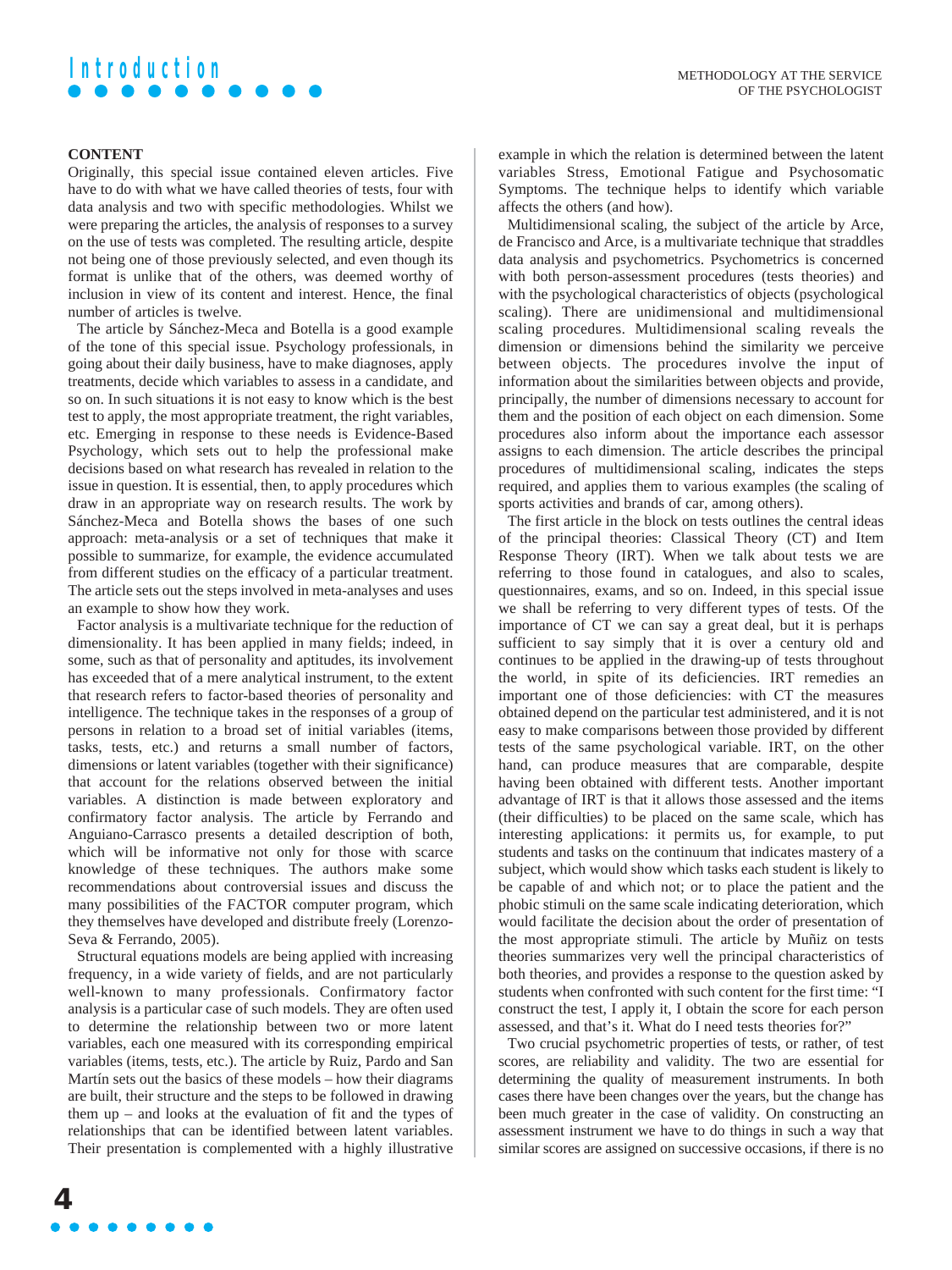**Introduction**

change in the testee's level in the variable measured by the test. If this is the case, we say that the reliability or consistency of the test scores is adequate. Reliability studies do not inform about possible reasonable or justifiable uses of the scores obtained. Twenty or thirty years ago, when many of us were studying these concepts for the first time, validity was almost solely the capacity of the test to predict an external criterion, and was indicated by the validity coefficient. The article by Prieto and Delgado presents the principal indicators of reliability, explains how to obtain them and makes some recommendations about their application. As regards validity, they outline the current concept, in which "types" of validity disappear and the concern is rather with strategies of validation with which to gather evidence that justifies the use we make of the scores. Also of interest is the discussion of the errors most frequently occurring in the interpretation of the two concepts, which are indeed also made by those who have been trained in their use (Frisbie, 2005).

Reliability and validity are not the only psychometric requirements of the test: it must also be free of bias, it must be fair. Let us say that we want to design a test that assesses numerical reasoning. If an item is to measure reasoning alone, the probability of correctly responding to an item in those with the same level of reasoning should be the same whether the testee is native or foreign, man or woman, of low or high socio-economic class. In such a case, we could speak of an item without differential item functioning (DIF). The problem is that even the most well constructed items sometimes measure more than one dimension, so that it may be that people in one sub-group or other differ in the non-principal dimension. For example, if the item involves a statement with a large amount of text, it may be that foreigners have difficulties understanding it, and hence, despite having the same level of reasoning as the natives, are less likely to answer correctly. This would be an item with DIF. If the test includes several items with DIF, it may overall produce a lower score in persons with less mastery of the language in question. Clearly, we are looking at a problem of validity. Its scores should not be used for making decisions about the level of numerical reasoning, since they also reflect the level of proficiency in the language. It is common practice, therefore, to carry out studies on differential functioning of the items and the test when constructing or adapting an instrument. Gómez, Hidalgo and Guilera summarize in their article their long experience in the detection of differential functioning. They describe the principal procedures, make recommendations for their use and define concepts that are not always easy to distinguish, such as impact, bias and equity.

In recent years there have been considerable developments in the area of performance assessment, developments which have yet to make much impact in the Spanish context. In these types of tests, the tasks to be carried out basically reflect the kind of things testees have to or will have to do in their everyday occupation, such as essays and exercises in the case of students; making diagnoses from a patient's symptoms, in the case of a doctor in the position for which he or she is applying; or organizing a unit's plan of action based on the demands received, in the case of an applicant for promotion to police chief. The tasks involved in performance assessments are certainly different from those required by ordinary tests, but the psychometric quality requirements are the same. The article by Martínez Arias describes what a performance assessment test is and how it is constructed, and sets out its main advantages and disadvantages. One advantage of such tests is that, given the rich and complex nature of the tasks, they make it possible to evaluate psychological characteristics that are not easy to measure with ordinary tests. Two of the disadvantages are that they are more difficult to score and that they tend to have poorer psychometric properties, due mainly to their small numbers of items.

In addition to performance assessments, other types of tests have also undergone extensive developments in recent years. The article by Olea, Abad and Barrada describes five new types of test: computerized adaptive tests (CATs), model-based tests, ipsative tests, behavioural tests and situational tests. Of the tests administered via computer, CATs are without doubt those that have received the most attention from both the research and applied contexts; an international association (IACAT) has even been founded for their promotion. Model-based tests need a model of how the person responds to the item, which permits prediction of their psychometric characteristics and the total or partial avoidance of costly calibration processes. Ipsative tests are emerging strongly as a possible form of controlling some response biases in personality tests, such as Social Desirability. Difficulties with ordinary personality tests include, for example, the fact that they record verbal behaviour, they are self-reports. Behavioural tests focus on and provide a report of what the testees *do* (rather than what they *say they do*), in well thought-out tasks. Situational tests are the favoured technique in personnel selection. They measure psychological characteristics, such as personality traits or competencies, very often in a multiple-choice format and not in one of ordinal categories, which is the more traditional form of measuring these types of psychological characteristics. Candidates must choose, from those proposed, the action they would take in the situation described in the item. As a result of the change of format, situational tests have interesting properties. The article describes the five types of tests and critically assesses them.

What is the opinion of Spanish psychologists about tests? Exactly 10 years ago a first survey was carried out on the use of tests in our country (Muñiz & Fernández-Hermida, 2000). The present special issue includes an article in which the same authors present the results of a second survey, with a similar objective, applied recently and responded to by over 3000 registered psychologists, the majority of whom were women (72%) and clinical specialists (70%). There are several noteworthy results. There is still interest in tests across all the psychology specialities, and their rating, which was good 10 years ago, has improved a little in the last decade. On the items "*tests constitute an excellent source of information if they are combined with other psychological data*" and "*Used correctly, tests are of great help to the psychologist*" the means are above 4.4 on a scale of 1 (total disagreement) to 5 (total agreement), showing a slight improvement on those obtained 10 years earlier. Also interesting are the doubts and reservations expressed with regard to computerized assessment and teleassessment via Internet. It emerges from the survey that professionals would like more information about tests. The present special issue contributes to responding to this demand,